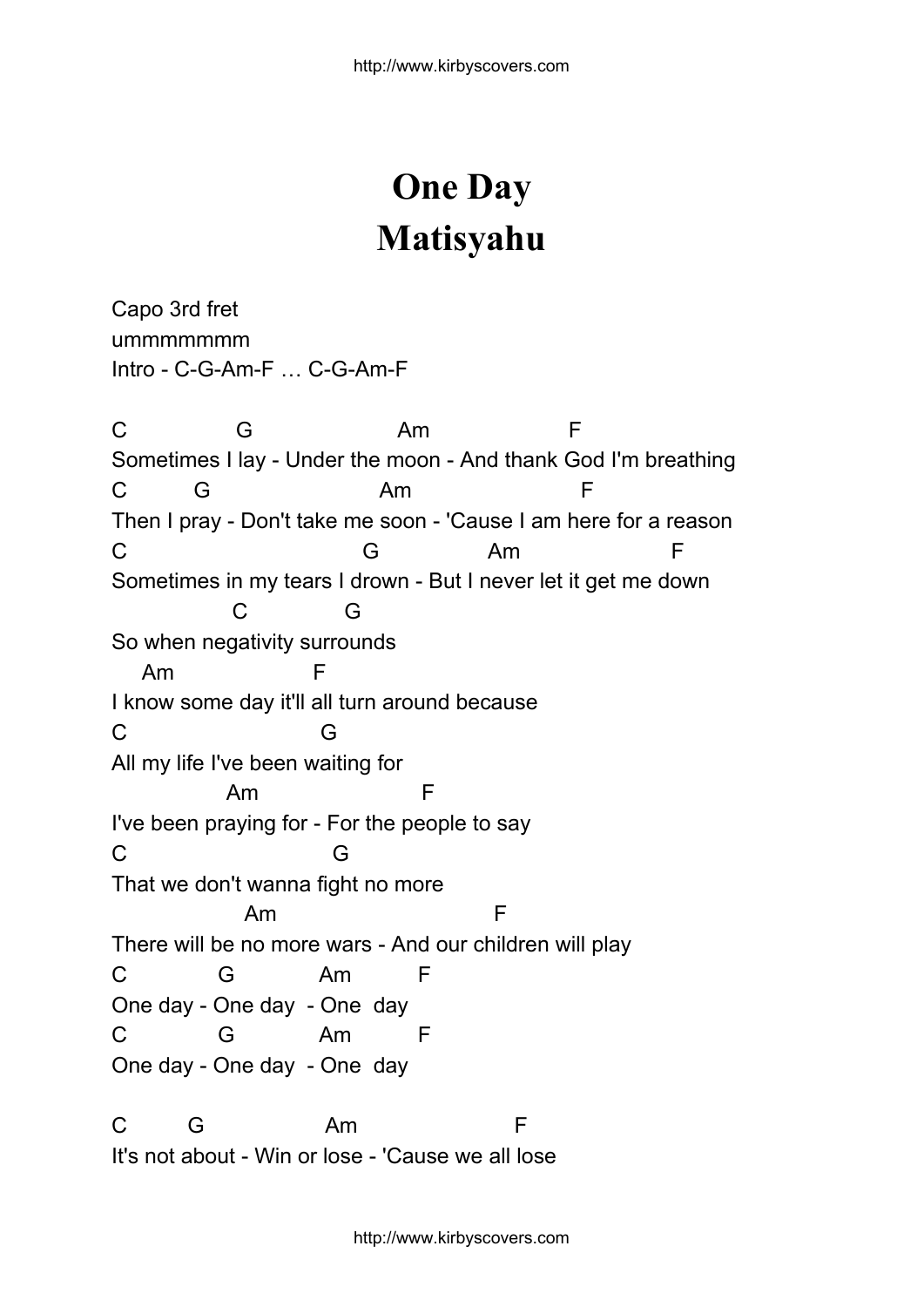$\mathcal{C}$ When they feed on the souls of the innocent G Blood-drenched pavement Am F Keep on moving though the waters stay raging C G Am F In this maze - you can lose your way - (your way) C G Am F It might drive you crazy but don't let it faze you no way - (no way) C G Am F Sometimes in my tears I drown - But I never let it get me down C G So when negativity surrounds Am F I know some day it'll all turn around because C G All my life I've been waiting for Am F I've been praying for - For the people to say C G That we don't wanna fight no more Am F There will be no more wars - And our children will play C G Am F One day - One day - One day C G Am F One day - One day - One day C G One day this all will change - Treat people the same Am F Stop with the violence - Down with the hate